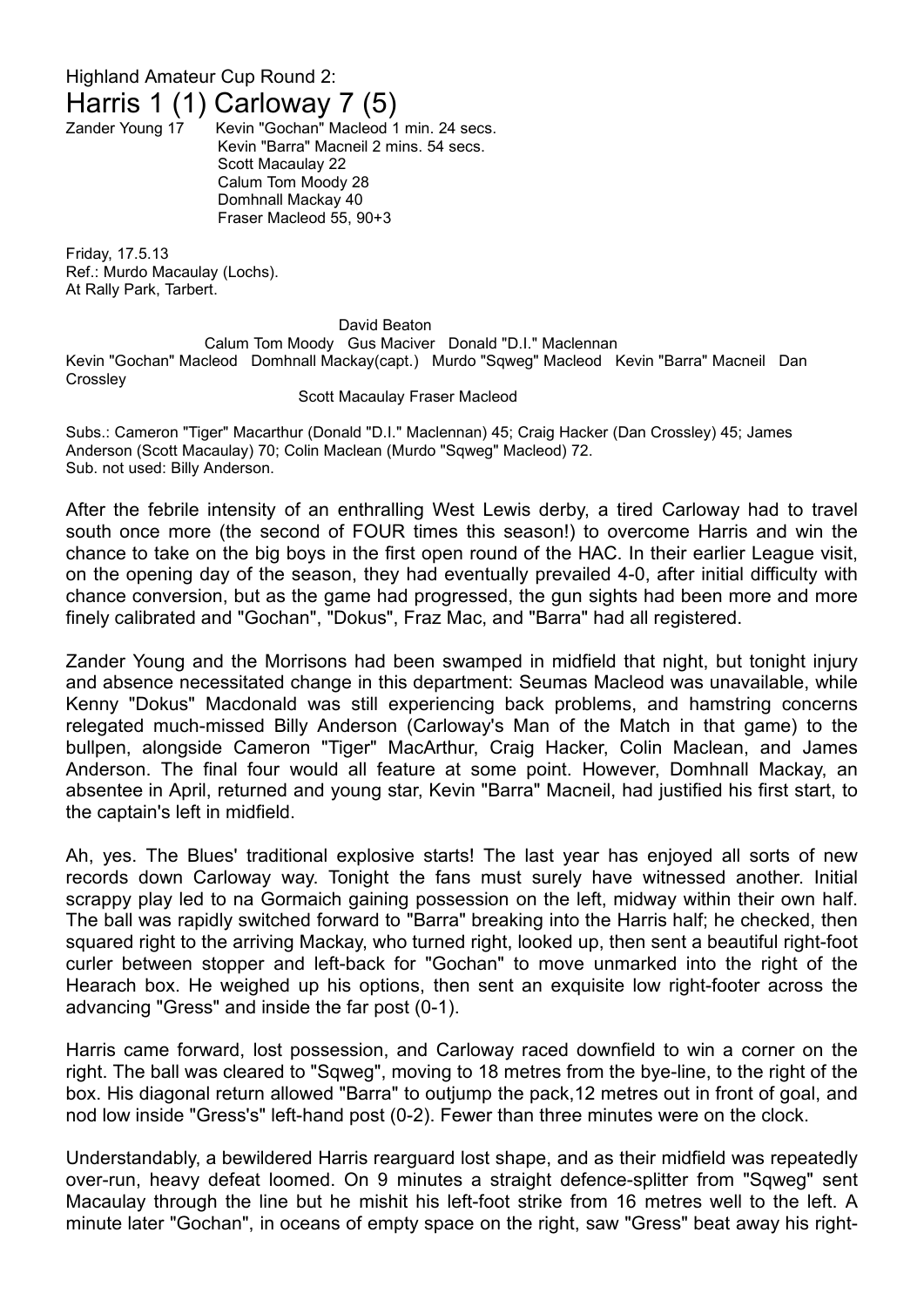foot drive for a corner on his left. From the corner, the ball broke to Fraser Macleod, but the keeper smothered his attempt from 10 metres.

After 15 minutes Harris finally got forward, with Scott Morrison(?) coming through the middle, to lay off left. A turn inwards to the edge of the box gave them their first scoring opportunity but the drive cleared the bar by a metre. Then a stroke of luck for the Hearachs: a free-kick on the centre of the halfway line was punted forward by Young, but as Beaton came for it, a rush of players across his line of sight, distracted the keeper from the descending, swirling ball, and it hit his right shoulder and bounced home from 12 metres (1-2).

But Harris's spirits only rose for five minutes. An early ball left from Moody sent Crossley off on a mazy run down to the bye-line, before turning in to supply Fraz Mac square, in front of goal, 12 metres out. Amazingly, "Gress" blocked his shot to his left, but could do nothing to stop Macaulay following up to convert (1-3).

On 27 minutes neat play allowed "Barra" to fire over from 20 metres before the evening started to spiral away from the Hearachs totally. Another Crossley run led to a corner on the left. Macaulay's corner came across perfectly for Moody to meet it 14 metres out by the far post and reverse-head strongly across "Gress" and inside his right-hand post (1-4).

Harris must have empathised with King Canute at this moment, unable to quell a tide with any organised opposition; the way Carloway once felt playing an Andy Murray-inspired Lochs. On the half-hour another Crossley run the length of the left ended with a right-foot slice wide to the right from 20 metres. Four minutes later a Mackay forward-splitter sent Macaulay into the left of the Harris box but, yet again, "Gress" blocked for a corner on his right. Next, a "Sqweg" freekick on the right, 29 metres from the bye-line was met by "Gochan" in front of goal, but "Gress" read it and held his effort from 14 metres safely.

However, he could do nothing four minutes later when a Carloway break on the right saw "Sqweg" supply the arriving Mackay to turn in 16 metres from goal and surprise the keeper with an early right-foot toe-poke low to his left (1-5). On the stroke of half-time, Fraz Mac wallpassed to "Sqweg" midway within the Hearach half, then ran on unmarked behind the line into the box. "Gress" reacted fast, to make himself big to pull off a miraculous block, and the ball spun away over the bar. From Macaulay's corner, Moody once more headed strongly from 12 metres, directly in front of goal but the keeper again rescued the home side, somehow batting the ball away off the line to his right.

Half-Time: Harris 1 Carloway 5.

Circumstances permitted the Blues' coaching team to blood other squad members, Hacker and MacArthur immediately replacing Crossley and Maclennan. Harris's tactics fed this confidence: a zonal high back four behind a leaderless midfield repeatedly lost "Gochan" wide right and retreating trequartista Macaulay, while Mackay and "Sqweg" surged at will to provide diagonal or high forward to the racing "Gochan", Fraz Mac, and Crossley. Harris's main threat stemmed from high free-kicks forward, usually from Young, but they lacked a forceful target man and rarely looked like testing Beaton, never mind scoring.

Carloway were happy to open in third gear, retaining possession in pack-like pattern play, then breaking at will. On 55 minutes this method brought further reward. A mighty "Sqweg" free-kick from the central halfway line carried through to a backing-to-goal Fraser Macleod, who simply nodded a low header sideways to the right of a helpless keeper from 8 metres (1-6).

On the hour another totalvoetbal passing sequence on the right bemused the Hearachs as "Sqweg" was freed to release Macaulay on the right but his cross was deflected for a corner,